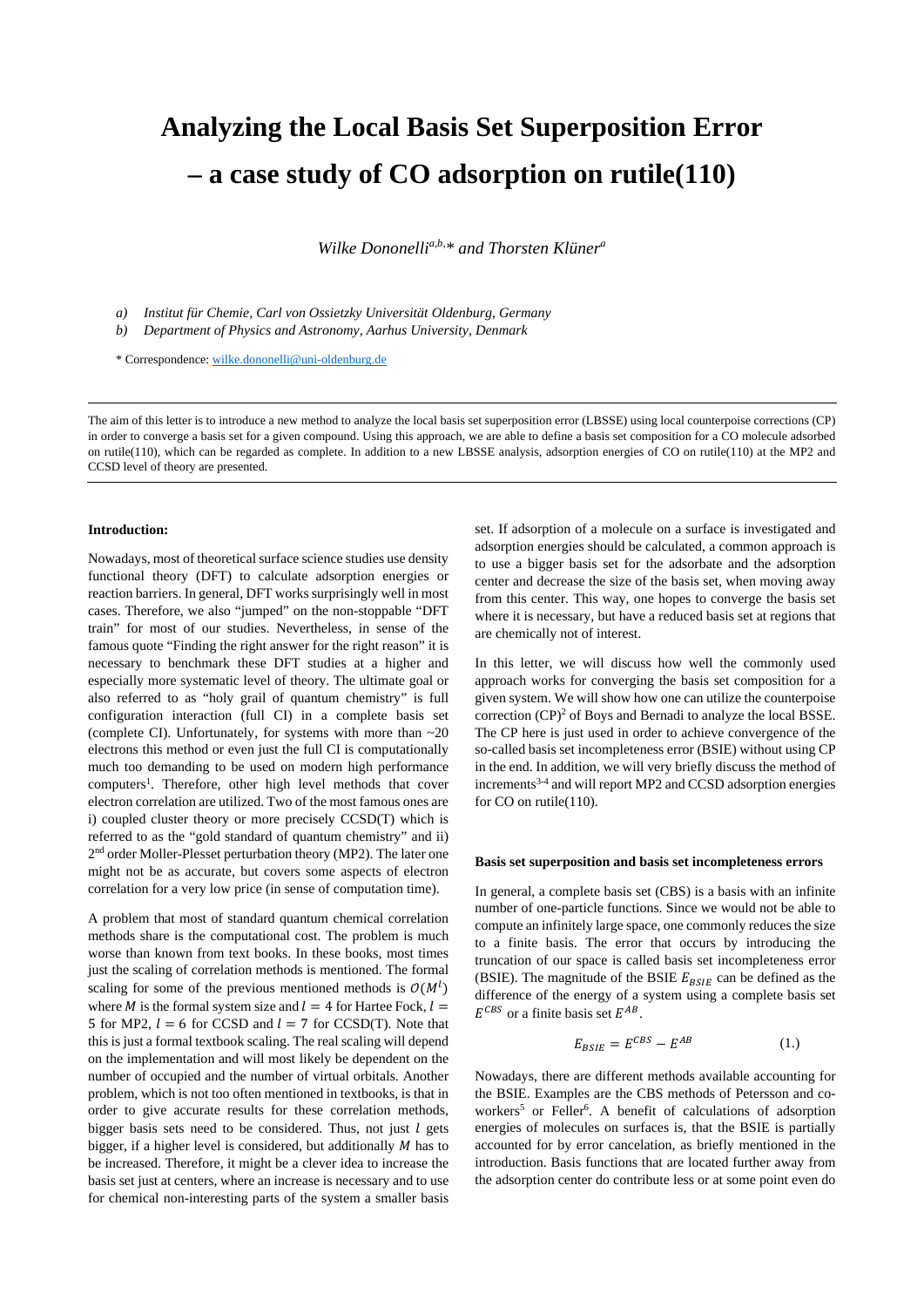not contribute to the adsorption energy. Therefore, in a good approximation, the BSIE can be neglected for these centers.

But when considering the interaction of two separated fragments, e.g. an adsorbate A and a substrate B, another basis set related problem comes into play. When both systems interact, the basis functions localized at one fragment contribute to the description of the other fragment and vice versa. Thus, the basis set for the interacting systems is virtually increased.

$$
E_{nonCP} = E^{AB}(AB) - E^A(A) - E^B(B) \tag{2.}
$$

There are different methods available that try to compensate for this error, but the widely applied one is the counterpoise correction by Boys and Bernadi2 which can be written in its geometry independent form as follows:

$$
E_{CP} = E^{AB}(AB) - E^{AB}(A) - E^{AB}(B)
$$
 (3.)

$$
E_{BSSE} = E_{nonCP} - E_{CP}
$$
 (4.)

Here, the counterpoise corrected energy  $E_{CP}$  is calculated in terms of the difference of the entire system in its basis set  $E^{AB}(AB)$  and the energies of the fragments in the basis set of the entire system  $E^{AB}(A/B)$  in contrast to the non-corrected energy  $E_{nonCP}$  where the energy of the fragments in their own basis  $E^{A/B}(A/B)$  is considered.



**Figure 1:**  $Ti<sub>9</sub>O<sub>18</sub>Mg<sub>7</sub><sup>14+</sup>$ -cluster model of rutile(110). The cluster is embedded in 4000 point charges (not shown).

Although this method is widely used, there is still a debate, whether the CP correction is responsible for introducing other errors<sup>7-8</sup>. In addition, correcting for the BSSE might not completely compensate for the BSIE, and therefore a CP corrected adsorption energy might be as far away from the correct solution as a non-corrected value for too small basis sets. Therefore, the goal of this letter is to present a method where the CP correction is utilized in order to converge to a basis set, where no CP correction is needed.

#### **Short excursion: The method of local increments**

Before we introduce our scheme how to analyze the local BSSE and utilize this technique to converge our system almost BSIE free, let us first introduce the method of local increments<sup>3-4, 9</sup>. We do so for two reasons. First of all, the method of local increments is a fragment based method utilizing a many-body expansion (MBE). The influence of the BSSE using a MBE has been extensively discussed within the past years $10^{-12}$ . The second reason is that this method inspired our analysis method introduced in the next chapter.

The method of increments, first introduced by Stoll<sup>3-4</sup>, is a MBE that helps reducing calculation time when high level energies need to be achieved. One way to use the method is to first calculate the energy of the entire system at the HF level of theory  $E^{HF}$ . Then just the correlation part of the energy  $E_{MBE}^{corr}$  is treated using the MBE.

$$
E_{tot} = E^{HF} + E_{MBE}^{corr} \tag{5.}
$$

 $E_{MBE}^{corr}$  is defined in terms of one-body  $\varepsilon_i$ , two-body  $\varepsilon_{ij}$ , threebody  $\varepsilon_i$  *ik* and higher order contributions according to Equations 6 and 7. A one-body term can be understood as a group of localized orbitals. In substrates, often all orbitals localized at one atom of the surface is chosen as a one-body increment, where it might be useful to define all orbitals localized at the adsorbed molecule as a single one-body increment.

 $\overline{\phantom{a}}$   $\overline{\phantom{a}}$ 

$$
E_{MBE}^{corr} = \sum_{\substack{i=1 \ i=1}}^{N} \Delta \varepsilon_{i}
$$
  
+ 
$$
\sum_{i=1}^{N-1} \sum_{j=i+1}^{N} \Delta \varepsilon_{ij}
$$
  
+ 
$$
\sum_{i=1}^{N-2} \sum_{j=i+1}^{N-1} \sum_{k=j+1}^{N} \Delta \varepsilon_{ijk}
$$
  
+ ...  

$$
\Delta \varepsilon_{i} = \varepsilon_{i}
$$
  

$$
\Delta \varepsilon_{ij} = \varepsilon_{ij} - \Delta \varepsilon_{i} - \Delta \varepsilon_{j}
$$
  

$$
\Delta \varepsilon_{ijk} = \varepsilon_{ijk} - \Delta \varepsilon_{ij} - \Delta \varepsilon_{ik} - \Delta \varepsilon_{jk}
$$
  

$$
-\Delta \varepsilon_{i} - \Delta \varepsilon_{j} - \Delta \varepsilon_{k}
$$
  
(7.)

In several publications about adsorption energies of small molecules on oxide surfaces $13-15$  it has been mentioned that the method of increments can be truncated either after the second or the third order to achieve adsorption energies that are almost identical to those calculated the conventional way. We tested this for CO adsorbed on rutile(110) which we investigated previously<sup>16-17</sup>. In this underlying work, we found  $E_{ads} = -1.61$  eV  $(E_{ads}(CP) = -0.72$  eV) with the method of increments and  $E_{ads} = -0.72$ 1.65 eV ( $E_{ads}(CP) = -0.73$  eV) the conventional way at the MP2 level of theory (see supporting information (SI)). Since the scope of this letter is not to introduce this method, all further computational details can be found in the SI. In addition, we were able to predict the CCSD adsorption energy of CO on rutile(110) with  $E_{ads} = -1.60$  eV ( $E_{ads}(CP) = -0.70$  eV) using the method of local increments. All information about the computational setup can be found in the supporting information.

At his point it is worth to mention that it might not be beneficial to use the method of local increments at the MP2 level of theory for system sizes comparable to our example. A conventional calculation will be faster because of the computational scaling.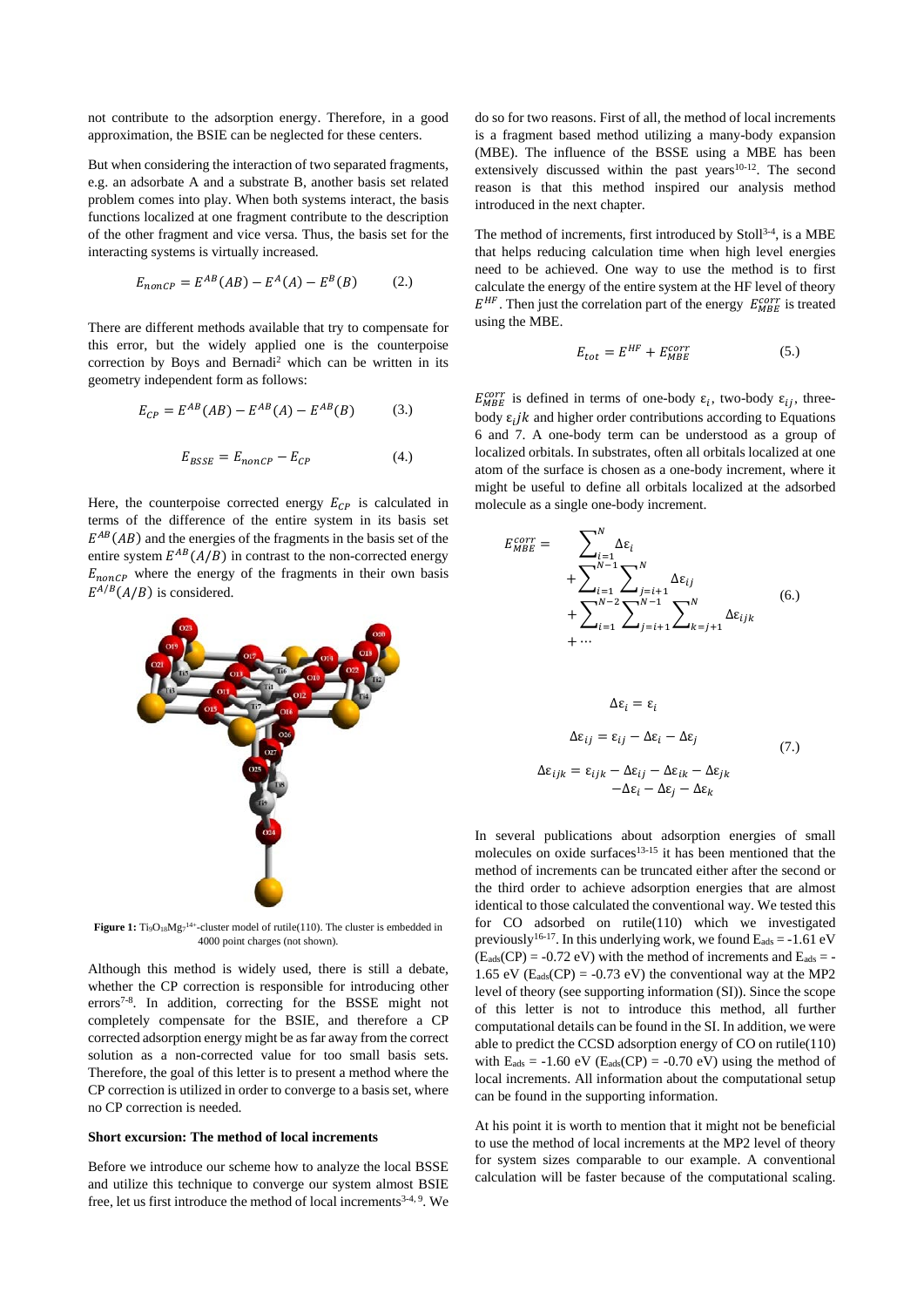For equal-sized orbital groups/increments, the method of local increments has a formal scaling of:

$$
\mathcal{O}\left(\sum_{i=1}^{k} {n \choose i} \cdot \left(i \cdot \frac{N}{n}\right)^{l}\right) \tag{8.}
$$

Where  $N$  is the abstract system size,  $n$  is the number of orbital groups (number of one-body increments),  $k$  is the maximal considered order (e.g. if  $k=2$  then just one- and 2-body increments will be considered) and  $l$  is a correlation method dependent exponential factor. E.g.  $l=5$  for MP2,  $l=6$  for CCSD or  $l=7$  for CCSD(T). Therefore, the method will formally just save computational time, if Equ. 9 is fulfilled.

$$
1 - \sum_{i=1}^{k} {n \choose i} \cdot \left(\frac{i}{n}\right)^{l} > 0
$$
 (9.)

This consideration totally neglects the real scaling of the computational methods, which depend on the implementation. Nevertheless it gives a good starting point for considering weather it is worth using the method of increments or not.

In recent years, the method of increments and additionally the more general MBE were quite frequently used in different studies e.g. adsorption on surfaces $13-15$  or interaction of molecules like water monomers<sup>18</sup> and polymers<sup>19-20</sup>. Not all studies show that MBE based methods will by definition work well $10^{-11}$ , but show up limitations and problem while dealing with solving some of the issues especially the impact of the  $BSSE^{10, 21}$ . In addition, Manby and co-workers showed how to utilize the method for a two-body energy correction scheme<sup>22-23</sup>. In their method, they do not use the method of increments as a MBE, but utilize twobody increments for energy corrections of lower level computational methods. In a similar fashion, the method of local increments inspired us to create a simple LBSSE analyzation tool as introduced in the next section.

#### **Local Basis set superposition error analysis**

 $\varepsilon_i^{LBSSE} = \Delta \varepsilon_i^{AB} - \Delta \varepsilon_i^2$ 

Similar to conventionally calculated adsorption energies, the ones calculated with the method of local increments will exhibit a BSSE. In order to account for this, the previous mentioned CP correction can be used. We redefine Equation 4 and define the local BSSE energy  $\varepsilon_i^{LBSSE}$  (LBSSE) for a given orbital group *i* as follows:

With:

$$
\Delta \varepsilon_i^{AB} = \left| \varepsilon_i^{AB}(AB) - \varepsilon_i^{AB}(A/B) \right| \tag{11.}
$$

 $(10.)$ 

Here  $\Delta \varepsilon_i^{AB}$  and  $\Delta \varepsilon_i^{A/B}$  are differences between one-body increments for the interacting systems  $\varepsilon_i(AB)$  and the noninteracting systems ( $\varepsilon_i(A)$  or  $\varepsilon_i(B)$ ) in the basis set of the entire system AB or basis set of the fragments A/B, respectively. One could define a similar error for two- or higher-body increments, but there is no benefit in this. In our study, we define all orbitals localized at a substrate atom or all orbitals localized at the (CO) molecule as a one-body increment. When analyzing the LBSSE, one finds the BSSE for a local atomic environment or local molecular fragment, depending on the definition of the one-body increment or orbital group, respectively. Since quantum chemists

are used to define basis functions atom wise in most modern quantum chemistry program packages, this leads to an intrinsic understanding, when also analyzing the LBSSE atom wise. In addition, in the method of local increments (or more general in a MBE) the one-body contribution is the most crucial, since its appearance dominates the expansion (see Equ. 6 and 7). Note, in the case of adsorption of a small molecule like CO on a surface, it might be useful to define all orbitals localized at all atoms of the molecule as one local environment.

Table 1: Basis set compositions for different BSSE analysis runs A to F<sup>a)</sup>

| Label                               | А       | $\overline{B}$ |         | $\overline{D}$ | E       | $\overline{F}$ |
|-------------------------------------|---------|----------------|---------|----------------|---------|----------------|
| CO                                  | DZ.     | TZ             | TZ      | 0Z             | 0Z      | 5Z             |
| Ti1                                 | DZ.     | TZ             | TZ      | TZ             | 0Z      | 5Z             |
| $Ti2-5$                             | DZ      | DZ             | TZ      | TZ             | TZ      | TZ             |
| $Ti6-7$                             | DZ.     | DZ.            | DZ.     | TZ             | TZ.     | TZ.            |
| $Ti8-9$                             | DZ.     | DZ             | DZ      | DZ             | TZ      | TZ             |
| $O10-13$                            | DZ      | DZ             | DZ      | TZ             | TZ      | 0Z             |
| $O14-17$                            | DZ.     | DZ.            | DZ.     | DZ.            | DZ.     | TZ             |
| 018-19                              | DZ.     | DZ.            | DZ      | DZ             | DZ      | TZ             |
| $O20-23$                            | DZ.     | DZ.            | DZ      | DZ             | DZ      | DZ             |
| O24                                 | DZ      | DZ             | DZ      | DZ             | DZ      | DZ             |
| $O25 - 26$                          | DZ.     | DZ.            | DZ      | DZ.            | DZ      | DZ             |
| 027                                 | DZ      | DZ             | DZ      | DZ             | DZ      | TZ             |
| $E_{ads}(noCP)$                     | $-1.02$ | $-1.27$        | $-1.14$ | $-1.11$        | $-1.03$ | $-0.91$        |
| $E_{ads}(CP)$                       | $-0.41$ | $-0.75$        | $-0.75$ | $-0.79$        | $-0.82$ | $-0.82$        |
| See Figure 1 for atom labels.<br>a) |         |                |         |                |         |                |

**Table 2:** LBSSE energies  $\varepsilon_i^{LBSSE}$  for different BSSE analysis runs A to E (Absolute values of energy differences are given in  $eV$ )<sup>a)</sup>

| Label      | factor         | А     | $\overline{B}$ |       | $\sqrt{ }$ | E     |
|------------|----------------|-------|----------------|-------|------------|-------|
| CO         |                | 0.100 | 0.037          | 0.039 | 0.015      | 0.016 |
| Ti1        |                | 0.078 | 0.017          | 0.019 | 0.034      | 0.019 |
| $Ti2-5$    | $\overline{4}$ | 0.008 | 0.016          | 0.002 | 0.003      | 0.003 |
| $Ti6-7$    | $\overline{c}$ | 0.011 | 0.020          | 0.020 | 0.004      | 0.004 |
| $Ti8-9$    | $\overline{2}$ | 0.008 | 0.012          | 0.011 | 0.018      | 0.002 |
| $O10-13$   | 4              | 0.003 | 0.013          | 0.011 | 0.006      | 0.005 |
| $O14-17$   | $\overline{4}$ | 0.000 | 0.000          | 0.000 | 0.002      | 0.003 |
| $018 - 19$ | $\mathcal{D}$  | 0.002 | 0.004          | 0.002 | 0.004      | 0.005 |
| $O20-23$   | $\overline{4}$ | 0.001 | 0.002          | 0.001 | 0.002      | 0.002 |
| O24        |                | 0.000 | 0.000          | 0.000 | 0.000      | 0.001 |
| $025 - 26$ | $\overline{2}$ | 0.001 | 0.001          | 0.001 | 0.002      | 0.001 |
| 027        |                | 0.005 | 0.010          | 0.009 | 0.012      | 0.012 |

In order to test the analyzation method for the local BSSE, we used the previous mentioned system of CO adsorbed on a rutile(110) embedded cluster model. Information about the model and computational setup can be found in the SI. In order to be able to converge to bigger basis set compositions, we used MP2 as correlation method, but similar results could be achieved at other levels of theory, e.g. CCSD(T). Note however, that the MP2 results just reflect the LBSSE at MP2 level. If switching to another level of theory, a new analysis might be necessary.

In Table 1 we listed  $\varepsilon_i^{LBSSE}$  values for different basis set compositions. In contrast to our previous studies<sup>16-17</sup> and to the calculations shown in the SI, we used Dunnings correlation consistent basis sets cc-pVXZ (with  $X = D$ , T, Q or 5) in order to understand the convergence behavior more rigorously.

For the first basis set composition (all cc-pVDZ), adsorption energies differ by 0.61 eV, depending, whether pure energies or counterpoise corrected values are considered. A standard procedure therefore is to trust in the CP corrected value. But as seen from the biggest basis set composition used in this study, this is not completely converged and will go down from -0.41 eV to -0.82 eV. The non-corrected energies are additionally effected. Here, E<sub>ads</sub> varies between -1.27 eV to -0.91 eV.

For the basis set composition with least basis functions (A), E<sub>ads</sub> is in good agreement with the final adsorption energy (F) in the basis set limit, whereas the counterpoise corrected energy shows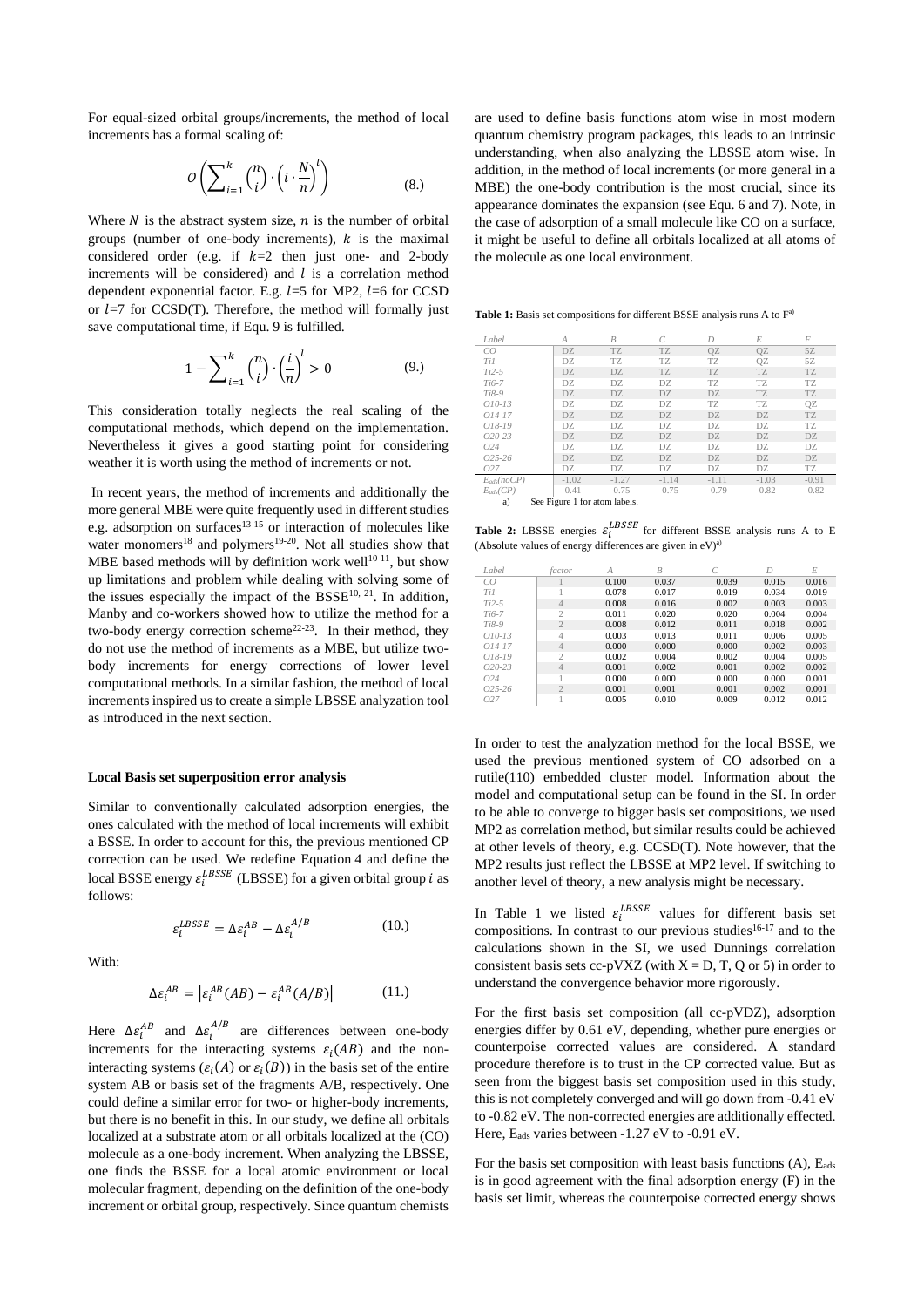the biggest error. This result is surprising, but can be explained by a partial compensation of the BSIE by a completely overestimated BSSE. In addition, it is worth to mention that as basis set convergence is not always monotonous but might oscillate, especially for too small basis sets. Nevertheless, after increasing the size of the basis set at the adsorption center (Ti1) and the adsorbate  $(CO)$  to triple- $\zeta$  quality, a monotone convergence is achieved from basis set compositions B to F. Information about basis set compositions A to F can be found in Table 1. The corresponding LBSSE values for compositions A to E can be found in Table 2. In the beginning (A) the LBSSE of Ti1 and CO (compare Figure 1) are the largest, at least one order of magnitude larger than the others. Both decrease, when increasing the basis set size, but are still dominant at quadruple  $\zeta$ quality (E). As seen from Table 2, sometimes we decided to increase the basis set size, although the LBSSE of a chosen center was smaller compared to another center. But in addition to the pure value it needs to be considered, that these centers a present more often in the material due to the  $C_{2v}$  symmetry (presented by the factor given in Table 2). Therefore, these group of symmetrical equivalent centers contribute more to the total BSSE than others.

An obvious result derived from Table 2 is that especially atoms or orbital groups close to the adsorption center exhibit a high LBSSE. This result is neither surprising, nor new, but it is commonly known that a basis set composition has to be chosen in such a way, that the adsorption center is described by most basis functions. Then the number of basis functions may decrease for further distances to the adsorbate. Nevertheless, now we are able to determine the influence of each center individually using the method described in this letter. This way, one can determine, whether a bigger basis set for a specific center needs to be considered, or if it has been chosen large enough. Thereby an unnecessary large amount of basis function can be avoided. This can drastically reduce the computation time, due to the unfortunate scaling of correlation methods with the basis set size.

#### **Conclusion**

We have defined a way of determining the local basis set superposition error (LBSSE) using localized orbitals at a specific atomic environment or for molecular fragments. Using this analysis, a convergence of the basis set for a specific subsystem in a complex environment can be achieved.

We were able to show that counterpoise (CP) corrected energies for too small basis set compositions might be less correct than non-corrected. On the other hand, as soon as a moderate basis set size is reached, a faster basis set convergence for CP corrected values is achieved than for non-corrected values.

Next to the LBSSE analysis method, we were able to present a CBS MP2 adsorption energy and a CCSD adsorption energy for CO on rutile(110). Here, the CCSD energy has been calculated using the method of local increments.

#### **Acknowledgement**

Calculations have been performed at the HPC Cluster CARL, located at the University of Oldenburg and funded by the DFG through its Major Research Instrumentation Program (INST

184/157-1 FUGG) and the Ministry of Science and Culture of the Lower Saxony State. We want to thank Carsten Müller, Beate Paulus and Volker Staemmler for introduction to the method of increments.

#### **References**

1. Vogiatzis, K. D.; Ma, D.; Olsen, J.; Gagliardi, L.; Jong, W. A. d., Pushing configuration-interaction to the limit: Towards massively parallel MCSCF calculations. *The Journal of Chemical Physics* **2017,** *147* (18), 184111.

2. Boys, S. F.; Bernardi, F., The calculation of small molecular interactions by the differences of separate total energies. Some procedures with reduced errors. *Molecular Physics* **1970,** *19* (4), 553-566.

3. Stoll, H., Correlation energy of diamond. *Physical Review B* **1992,** *46* (11), 6700-6704.

4. Stoll, H., The correlation energy of crystalline silicon. *Chemical Physics Letters* **1992,** *191* (6), 548-552.

5. Nyden, M. R.; Petersson, G. A., Complete basis set correlation energies. I. The asymptotic convergence of pair natural orbital expansions. *The Journal of Chemical Physics* **1981,** *75* (4), 1843-1862.

6. Feller, D., Application of systematic sequences of wave functions to the water dimer. *The Journal of Chemical Physics* **1992,** *96* (8), 6104-6114. 7. Szczęśniak, M. M.; Scheiner, S., Correction of the basis set superposition error in SCF and MP2 interaction energies. The water dimer. *The Journal of Chemical Physics* **1986,** *84* (11), 6328-6335.

8. Mentel, Ł. M.; Baerends, E. J., Can the Counterpoise Correction for Basis Set Superposition Effect Be Justified? *Journal of Chemical Theory and Computation* **2014,** *10* (1), 252-267.<br>9. Paulus, B., The method of in

Paulus, B., The method of increments—a wavefunction-based ab initio correlation method for solids. *Physics Reports* **2006,** *428* (1), 1-52.

10. Richard, R. M.; Bakr, B. W.; Sherrill, C. D., Understanding the Many-Body Basis Set Superposition Error: Beyond Boys and Bernardi. *Journal of Chemical Theory and Computation* **2018,** *14* (5), 2386-2400.

11. Ouyang, J. F.; Cvitkovic, M. W.; Bettens, R. P. A., Trouble with the Many-Body Expansion. *Journal of Chemical Theory and Computation*  **2014,** *10* (9), 3699-3707.

12. Ouyang, J. F.; Bettens, R. P. A., Many-Body Basis Set Superposition Effect. *Journal of Chemical Theory and Computation* **2015,** *11* (11), 5132-5143.

13. Müller, C.; Paulus, B.; Hermansson, K., Ab initio calculations of CO physisorption on ceria(111). *Surface Science* **2009,** *603* (16), 2619-2623.

14. Staemmler, V., Method of Local Increments for the Calculation of Adsorption Energies of Atoms and Small Molecules on Solid Surfaces. 2. CO/MgO(001). *The Journal of Physical Chemistry A* **2011,** *115* (25), 7153- 7160.

15. Friedrich, J.; Hanrath, M.; Dolg, M., Fully automated implementation of the incremental scheme: Application to CCSD energies for hydrocarbons and transition metal compounds. *The Journal of Chemical Physics* **2007,** *126* (15), 154110.

16. Mehring, M.; Klüner, T., Calculation of two-dimensional potential energy surfaces of CO on a rutile(110) surface: ground and excited states. *Molecular Physics* **2013,** *111* (9-11), 1612-1621.

Spieker, H.; Klüner, T., Photoinduced desorption of CO from rutile TiO<sub>2</sub>: elucidation of a new desorption mechanism using first principles. *Physical Chemistry Chemical Physics* **2014,** *16* (35), 18743-18748.

18. Eriksen, J. J.; Lipparini, F.; Gauss, J., Virtual Orbital Many-Body Expansions: A Possible Route towards the Full Configuration Interaction Limit. *The Journal of Physical Chemistry Letters* **2017,** *8* (18), 4633-4639.

19. Gillan, M. J.; Alfè, D.; Bygrave, P. J.; Taylor, C. R.; Manby, F. R., Energy benchmarks for water clusters and ice structures from an embedded many-body expansion. *The Journal of Chemical Physics* **2013,** *139* (11), 114101.<br>20.

Richard, R. M.; Lao, K. U.; Herbert, J. M., Understanding the many-body expansion for large systems. I. Precision considerations. *The Journal of Chemical Physics* **2014,** *141* (1), 014108.

21. Richard, R. M.; Lao, K. U.; Herbert, J. M., Achieving the CCSD(T) Basis-Set Limit in Sizable Molecular Clusters: Counterpoise Corrections for the Many-Body Expansion. *The Journal of Physical Chemistry Letters* **2013,** *4* (16), 2674-2680.

22. Bartók, A. P.; Gillan, M. J.; Manby, F. R.; Csányi, G., Machinelearning approach for one- and two-body corrections to density functional theory: Applications to molecular and condensed water. *Physical Review B*  **2013,** *88* (5), 054104.

23. Bygrave, P. J.; Allan, N. L.; Manby, F. R., The embedded manybody expansion for energetics of molecular crystals. *The Journal of Chemical Physics* **2012,** *137* (16), 164102.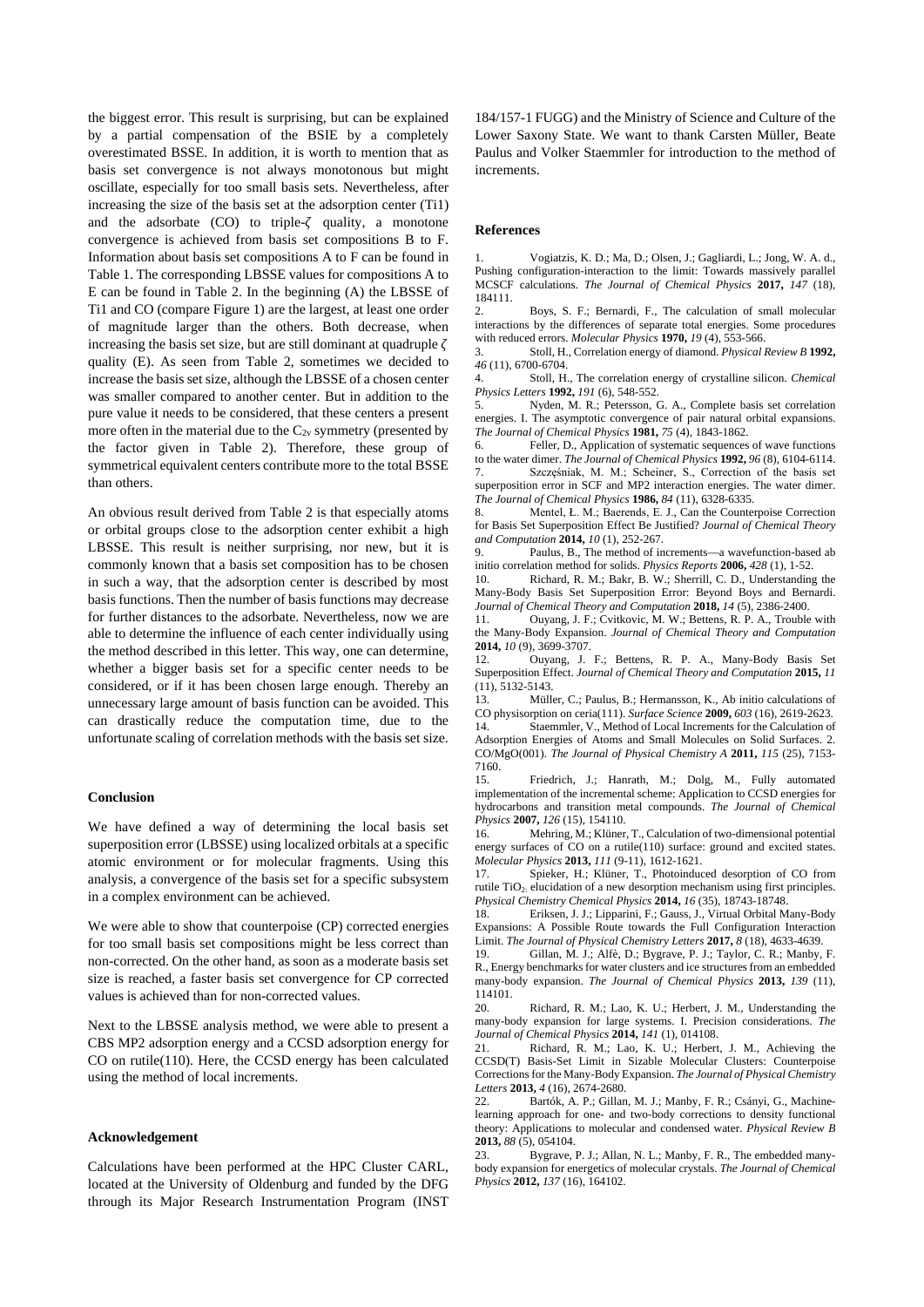# **Supporting Information: Analyzing the Local Basis Set Superposition Error – a case study of CO adsorption on rutile(110)**

*Wilke Dononellia,b,\* and Thorsten Klüner<sup>a</sup>*

- *a) Institut für Chemie, Carl von Ossietzky Universität Oldenburg, Germany*
- *b) Department of Physics and Astronomy, Aarhus University, Denmark*

\* Correspondence[: wilke.dononelli@uni-oldenburg.de](mailto:wilke.dononelli@uni-oldenburg.de)

## **SI 1: Computational Methods**

All calculations have been performed using Molpro  $2010<sup>1</sup>$  or Gaussian  $16<sup>2</sup>$ . All adsorption energies listed in Table 1 of the main text have been calculated at the MP2 level of theory using Gaussian. The adsorption energies listed in SI 2 for our basis set composition used in previous works<sup>3-4</sup> have been calculated in Molpro. Here, first, HF energies have been calculated for the entire system. Then orbitals have been localized using the Foster-Boys method<sup>5-6</sup>. The localized orbitals have been sorted in orbital groups according to the nearest atom center. These orbital groups are so-called one-body increments  $\varepsilon_i$ as mentioned in Eq. 6 and 7 in the manuscript. Then, MP2 or CCSD correlation energies have been calculated for all one- and two- body increments, and the total correlation energy has been calculated according to Eq. 6. Note that the LMP2 module of Molpro has been used for MP2 calculations. All thresholds of LMP2 have been chosen in such a way that a LMP2 calculation for the entire system gives exactly the same value as canonical MP2.

### **SI 2: MP2 and CCSD adsorption energies for CO adsorbed on rutile(110) calculated with the method of increments**

In two previous works, we presented adsorption energies of CO on rutile(110) at the MP2 level of theory<sup>3-4</sup>. Using the same basis set as presented in this works, we calculated a PES for the linear adsorption/desorption of CO on top of the 5-fold low coordinated Ti atom. Adsorption energies at the HF level and MP2 level have been calculated conventionally. Additionally energies at the MP2 level of theory have been calculated using the method of local increments are shown in Figure S1. All centers of the Ti<sub>9</sub>O<sub>18</sub>Mg<sub>7</sub><sup>14+</sup>-cluster except the Mg<sup>2+</sup> ions have been considered as one-body increments. We tested to include the  $Mg^{2+}$  ions, but no significant change in adsorption energies has been achieved (see Table S1). Since we just considered the linear adsorption of CO in this study, we can make use of the  $C_{2v}$  symmetry of the system. Thus, we have to calculate much less incremental energies compared to the entire system. This way, the total number of calculations can be reduced from 406 to 131 for CO on  $Ti<sub>9</sub>O<sub>18</sub>$ .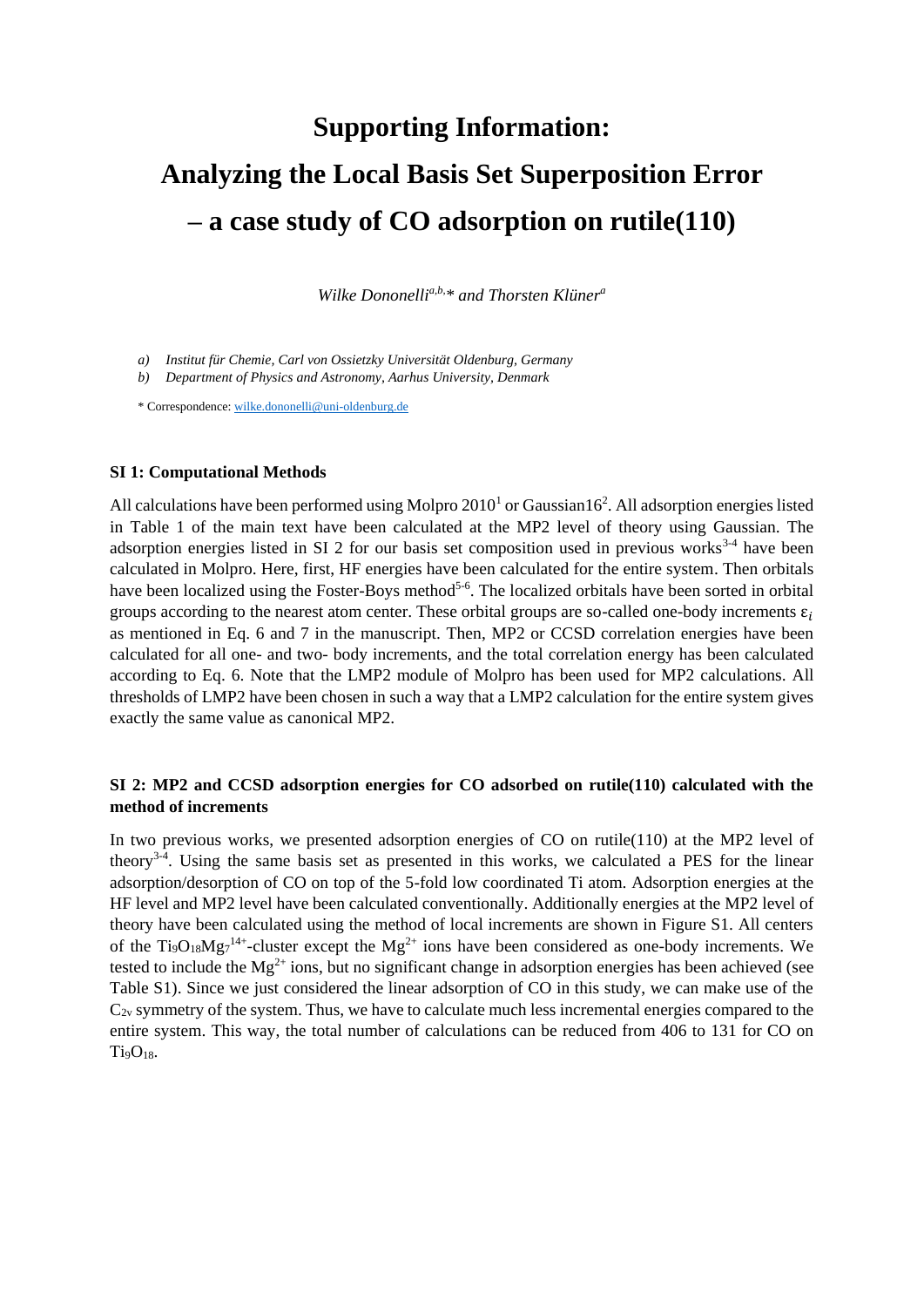

**Figure S1:** Potential energy curve for the linear adsorption of CO on rutile(110). Blue: HF energies; green: conventional MP2; gray dots: MP2 energies calculated using the method of local increments

Figure S1 clearly shows that incremental energies and conventional energies are in very good agreement even when just one- and two- body increments are considered. In Table S1 all counterpoise and not counterpoise corrected CO adsorption energies are listed at both MP2 and CCSD level of theory.

|                               | $E_{ads}$          | $E_{ads}(CP)$ |
|-------------------------------|--------------------|---------------|
| MP2 conv.                     | $-1.65$ eV         | $-0.72$ eV    |
| MP2 incr.                     | $-1.61$ eV         | $-0.72$ eV    |
|                               | 97.7%              | 98.7%         |
| MP2 incr. (incl. $Mg^{2+}$ )  | $-1.61$ eV         | $-0.72$ eV    |
|                               | 97.5%              | 98.7%         |
| CCSD incr.                    | $-1.60 \text{ eV}$ | $-0.70$ eV    |
| CCSD incr. (incl. $Mg^{2+}$ ) | $-1.60 \text{ eV}$ | $-0.70$ eV    |

Table S1: Adsorption energies of CO adsorbed on an embedded Ti<sub>9</sub>O<sub>18</sub>Mg<sub>7</sub><sup>14+</sup>-cluster

Including just one- and two- body increments will result in an error smaller that 2.5% compared to the conventional calculated MP2 energy. An interesting result of this study is that CCSD and MP2 energies are virtually identical. Nevertheless, compared to the basis set analysis presented in the main text, all energies shown in Table S1 seem to be significantly affected by BSIE and BSSE. For this basis set composition, the error for the counterpoise corrected adsorption energy is less than 0.15 eV whereas the non-corrected value overestimates the binding strength by almost 100%.

**Table S2:** LBSSE energies  $\varepsilon_i^{LBSSE}$  for BSSE analysis of CO on rutile(110) for MP2 adsorption minimum (Absolute values of energy differences are given in eV)

| Label   | $\varDelta\varDelta\varepsilon_{i}^{BSSE}$ |
|---------|--------------------------------------------|
| CO      | 0.029                                      |
| Ti 1    | 0.026                                      |
| Ti2-5   | 0.011                                      |
| Ti6-7   | 0.018                                      |
| $Ti8-9$ | 0.004                                      |